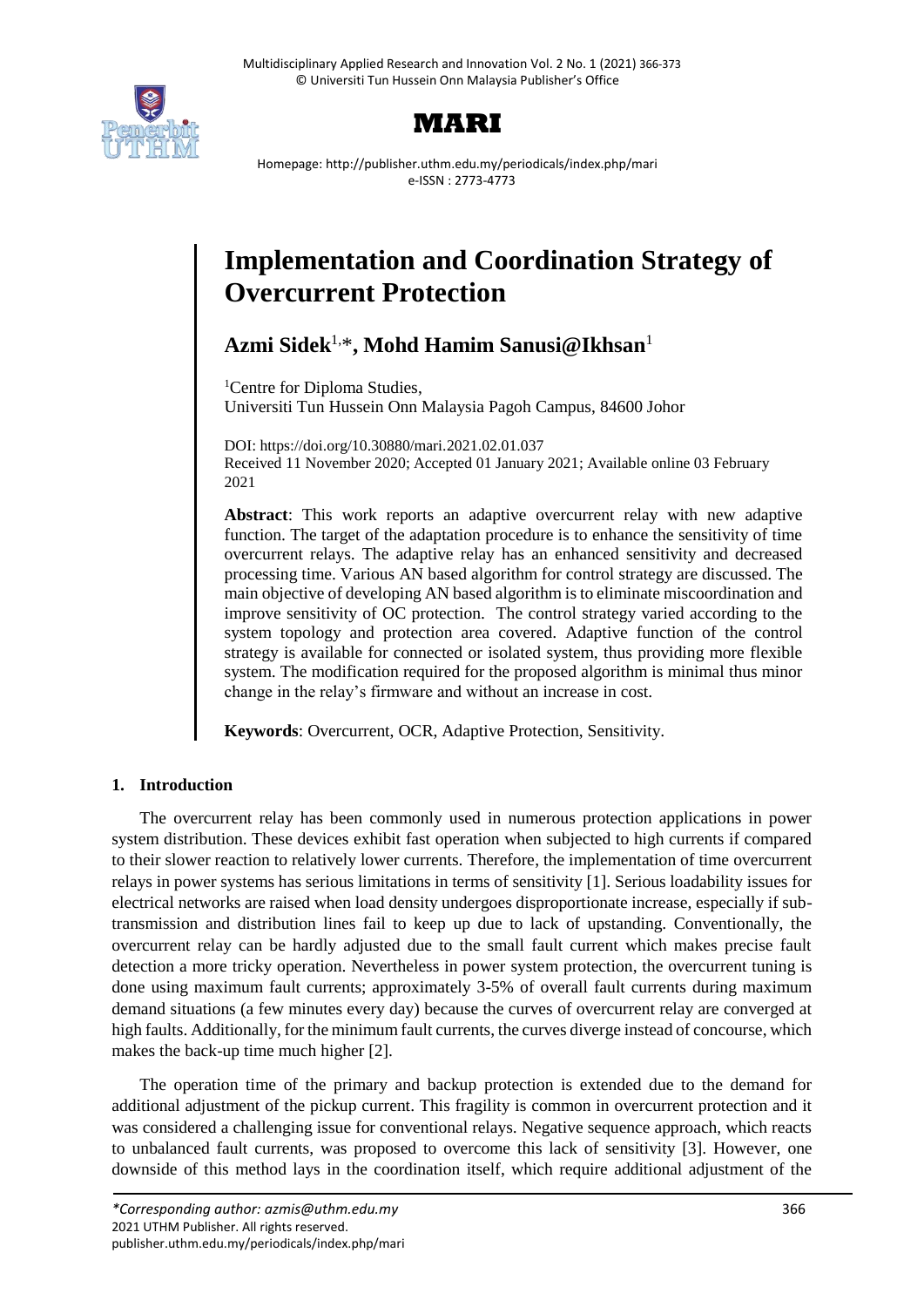pickup current using readings from the primary relay. Another issue is that the identification of the balanced faults necessitate the presence of conventional protection.

A more recent scheme namely, adaptive current function, for overcurrent relays were introduced [4] and it can be useful for phase time overcurrent relays. This method resulted in increased minimum fault currents sensitivity even in situations where small load exists. In order to achieve such performance, the pickup current has to be dynamically altered. This is handled by some operational state of the electrical network.

The adaptive approach has been applied in some substations from which the relay can be configured using a centralized computer [5] [6] [7]. Other studies presented communication channels in order to refresh the adjustment values that are associated with relay coordination [8] [9]. However this method faced implementation challenges when it comes to applying it in rural places or in highly-connected networks due to high cost required to establish the communication channels. To overcome this issue, overcurrent adaptive relay is proposed in this paper. The proposed approach does not require communication channels to alter the relay parameters. Instead, it can be locally modified. The article explains the methodology of sensitivity improvement of overcurrent relays. The results of the proposed overcurrent relays is provided and their sensitivities are examined.

#### **2. Methodology of Sensitivity Improvement**

It is known for a fact that the maximum load current is only available for short period of time in a day. Conversely, the load current, Irk, which is less in value, dominates most of the rest of the time. Therefore in this study, it was chosen to calculate the pickup current, Ipickup, depending on the load current values [10].

$$
I_{pickup} = \frac{1}{N} \sum_{j=0}^{N} (I_k^r) j + \Delta I
$$
 Eq.1

where ∆I indicates a safety boundary that is about 15% of the maximum load current in this case, N is a number that is governed by the value of the integration time used in demand measures (*N∆T*) which typically must be in between one and few minutes.

Equation (1), suggests there will always be minimum pickup current enough to overcome any improper operation that is caused by the load effect. This adds up extra sensitivity to the overcurrent relay.

The function  $T = F(Z)$  has been reported before for conventional relays [10]. On the other hand, the time-impedance plane,  $T = F(Z, I_{\text{pickup}})$ , is used to describe the tunability of the relay. What separates this formula from the conventional relay is the newly introduced parameter, Ipickup that is represented in form of a third-order vector.

The methodology of the pickup current is illustrated in Fig. 1. In this approach, the strategy is set to preserve certain stability of the pickup current such that it prevent high divergence in pickup setting when fault takes place. As the grid line is 'de-energized', i.e.,  $I_k^r < \epsilon$ , the setting of the relay is set to the maximum pickup current, I<sub>pumax</sub>, which is the same setting as that of conventional relays.

For full-cycle interval, the pickup current that is determined from (1) is then substituted after each interval. The methodology of the adaptive relay is demonstrated using the low-pass filter operation that is deep-rooted in the demand concept.

When the feeder receives huge load, there is a detection fault strategy that is embedded in the relay which is used to manage the pickup current. In this strategy, there exist a negative sequence confirmation and high current detection, both of which are gathered in an 'OR logic' operation. The settings that is used to detect the phase-to-phase faults has been adopted from the negative sequence previously proposed by [3]. The tendency of getting optimized settings are higher in networks with low voltage, since the maximum unbalanced negative sequence current is fewer than the negative sequence current of phase-to-phase faults. In this work, the three-phase faults identified is carried out using high-level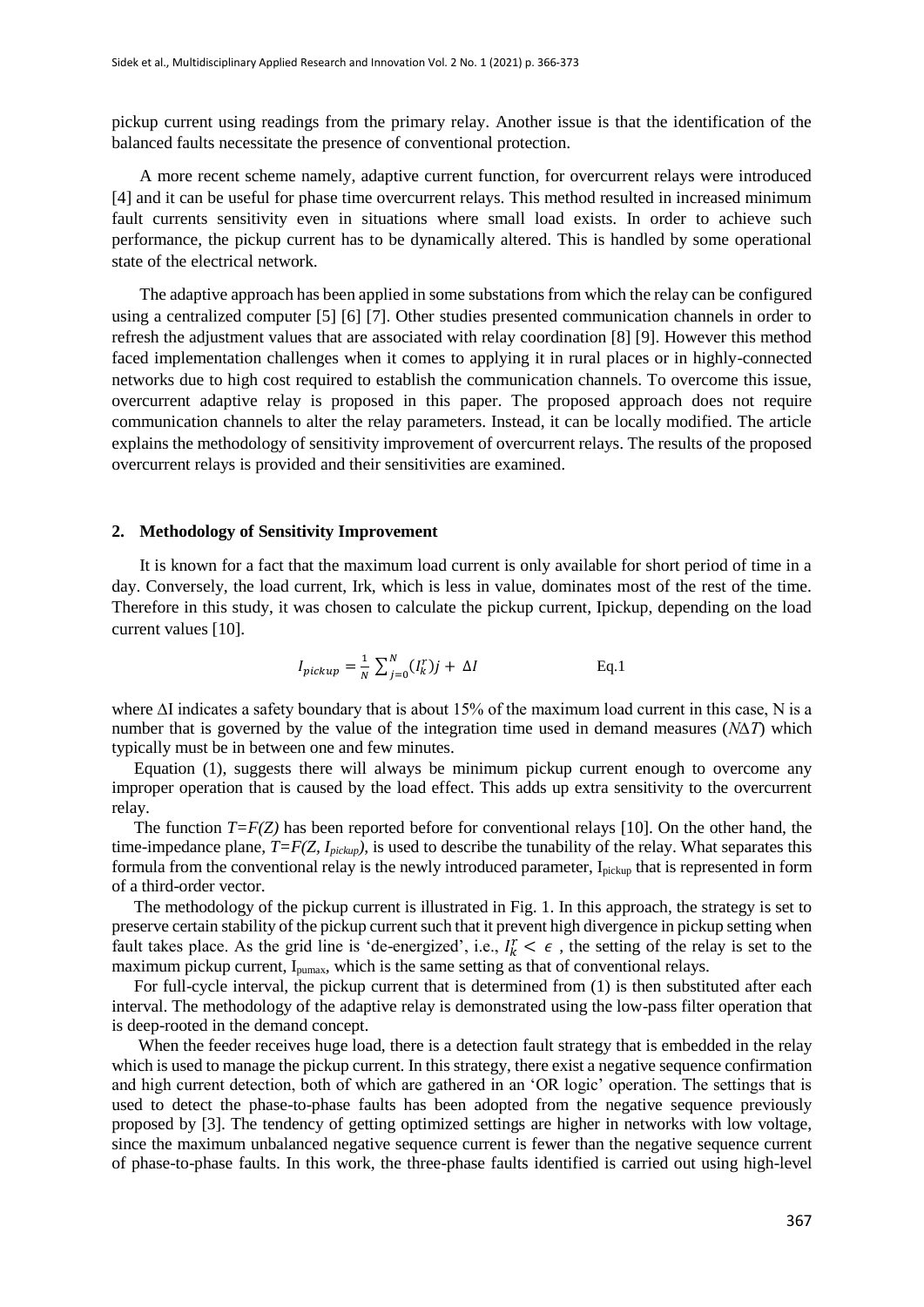detector. Additionally, the proposed method follows the same settings as those used in conventional overcurrent relay. Hence, distinguish between a fault and a huge load is practical.

On the other hand, the sensitivity of the relay can be calculated from (2),

$$
Sensitivity = \frac{I_{minimum \, short \, circuit}}{I_{pickup}}
$$
 Eq.2

There are different sensitivity calculations for each relay pickup. The methods of calculating the sensitivity from [11] [12] were used to calculate the pickup currents for negative sequence relays. However, for adaptive relay, the pickup current is calculated from (1).



**Figure 1**: Control strategy for adaptive pickup current.

# **3. Discussion**

Overcurrent (OC) relay is commonly located nearby current transformer in the distribution transformer secondary for ground fault protection [13] [14]. Integrated protection relay communicate with all neighbouring station through communication network and feed the related information to central protection and control system. The relay provide protection to all line connection to line section connected to the substation busbar and current transformer (CT) [15]. Coordination for fault isolation is can be done locally without the needs of communication network, which imply for remote substation or locally controlled substation.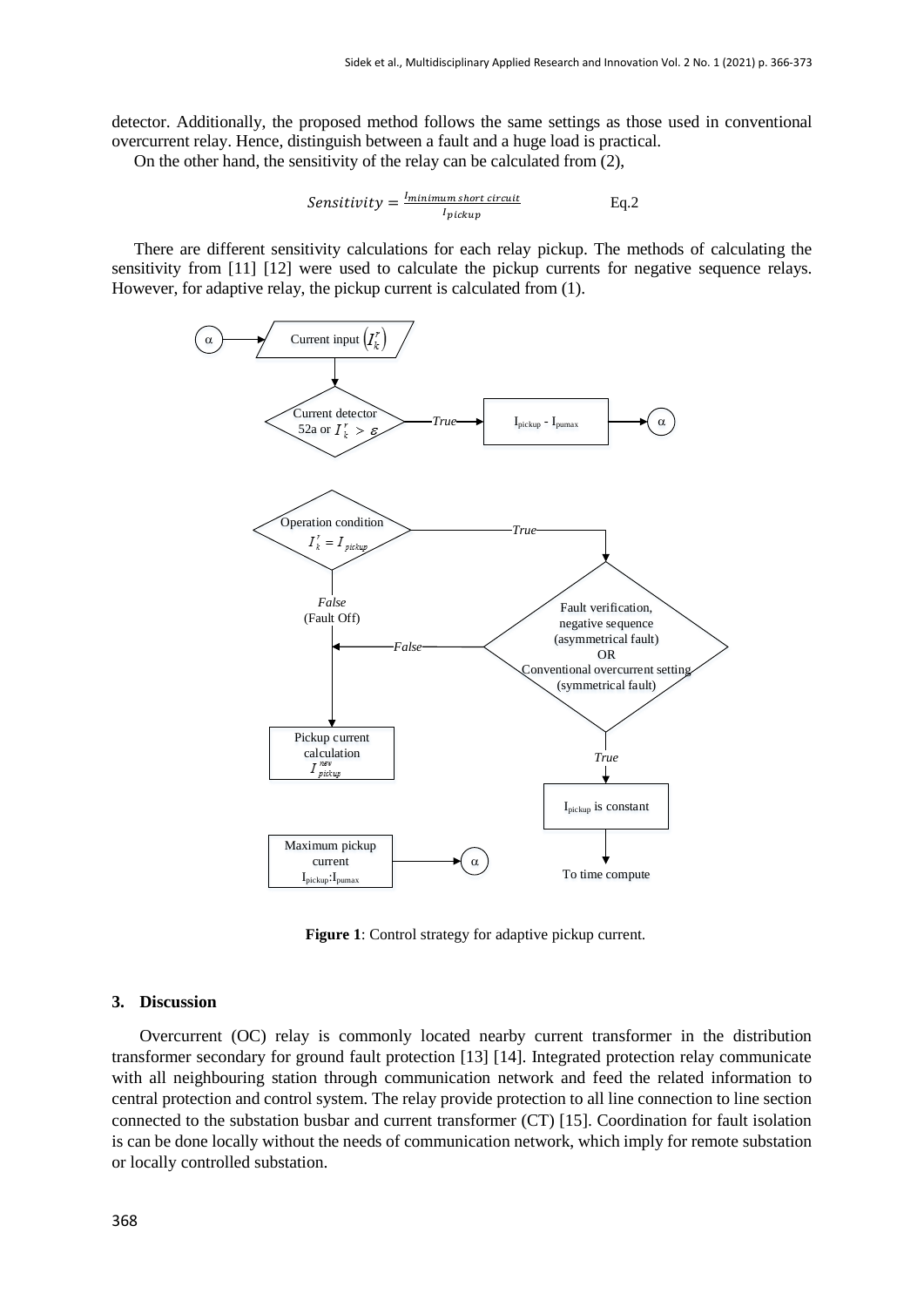Overcurrent protection covers various power system topology whether it is isolated or connected through the network, thus protection coordination varies with the specific location and optimisation method. The conventional method which require tedious calculation and sequencing will not be discuss here, rather use as a comparison.

Fault zone can be classified using overcurrent protection relay or phasor measurement unit (PMU). PMU is used to measured transmission line, busses and equipment's associated with it. Measurement data of the system such as voltage, current, frequency and phase angle at designated location, is used to determine faulty or healthy zone. Although the system provide better decision comparative to the conventional overcurrent relay in isolating fault portion of the system, higher cost incur is the main drawback [16]. The following discussion focused on modelling, optimization solution of overcurrent protection relay with various approach depending on the protection coverage and optimization method used, with minimal changes in relay firmware and cost.

To provide better protection scheme, multiple overcurrent relay is installed. Instantaneous overcurrent unit which will provide ultra-speed fault clearing for primary protection. Secondary overcurrent relay is installed with to provide secondary protection with delayed time triggering to detect any possibilities of fault [13] [15]. Primary protection covers all associated line section and will send direction to remote relay using communication channel (for connected topology) or locally processed by central computer for isolated substation. Second stage function applied only if the relay do not trip at predefined OC setting. This directional comparison technique for inter tripping is applied when communication channel for the distribution system is available, otherwise accelerated tripping is applied [15]. Integrated Network Protection (INP) is implemented as the third stage protection for interconnected distribution system. INP received and processed fault information (directional information) within the network and decide the fault line section thus send command to associated relay at fault line section to trip. INP provide fast protection for individual line section as well as integrated network protection and determine the fault direction through overcurrent direction detection and trip according to the fault current setting. The information is channelled to central protection and control unit, to decide the direction of tripping [15].

Interconnected power network with adaptive protection scheme is adaptable to load, generation level or system topology changes. Periodical measurement for CT is channelled to central computer to estimates the system changes and decides the new setting before conveys it back to substation [9]. The optimized solution is controlled by linear programming, hence decide for any requirement of relay setting amendment thus classify the system to be safe. This implementation however, restrict on the usage of digital OCR and dependent upon communication network to monitor the changes in operational or topology of the system. Meanwhile, offline measurement can be used to determine Thevenin equivalent circuit using adaptive (least square) algorithm to improve relay tripping time by varying short-circuit level and profile. The uses of inverse time overcurrent adaptive relay is suggested to be implemented in isolated/rural substation, where communication strategy is not cost effective [17]. Relay parameter is set with local current information and from backup device. This adaptive relay, uses current demand concept in the calculation of pickup current [10]. The operating time of load current is adjusted in accordance to the operating response time from the back-up device. This adaptive relay does not require any coordination or any setting value as all the processed is automatically and independently processed by the same relay.

Connection to non-linear loads and smart grid resulted in the increment of harmonic level, the efficiency of overcurrent relay operating in fundamental frequency decreases, causing undesired tripping sequence thus effecting power system protection performance. CT saturation may occur due to the presence of harmonics, which may causing relay tripping under normal operation condition. Due to signal distortion in the presence of harmonics, electromechanical and negative-sequence overcurrent relay are the most venerable [18]. Due to the harmonic effect, overcurrent relay must be equipped with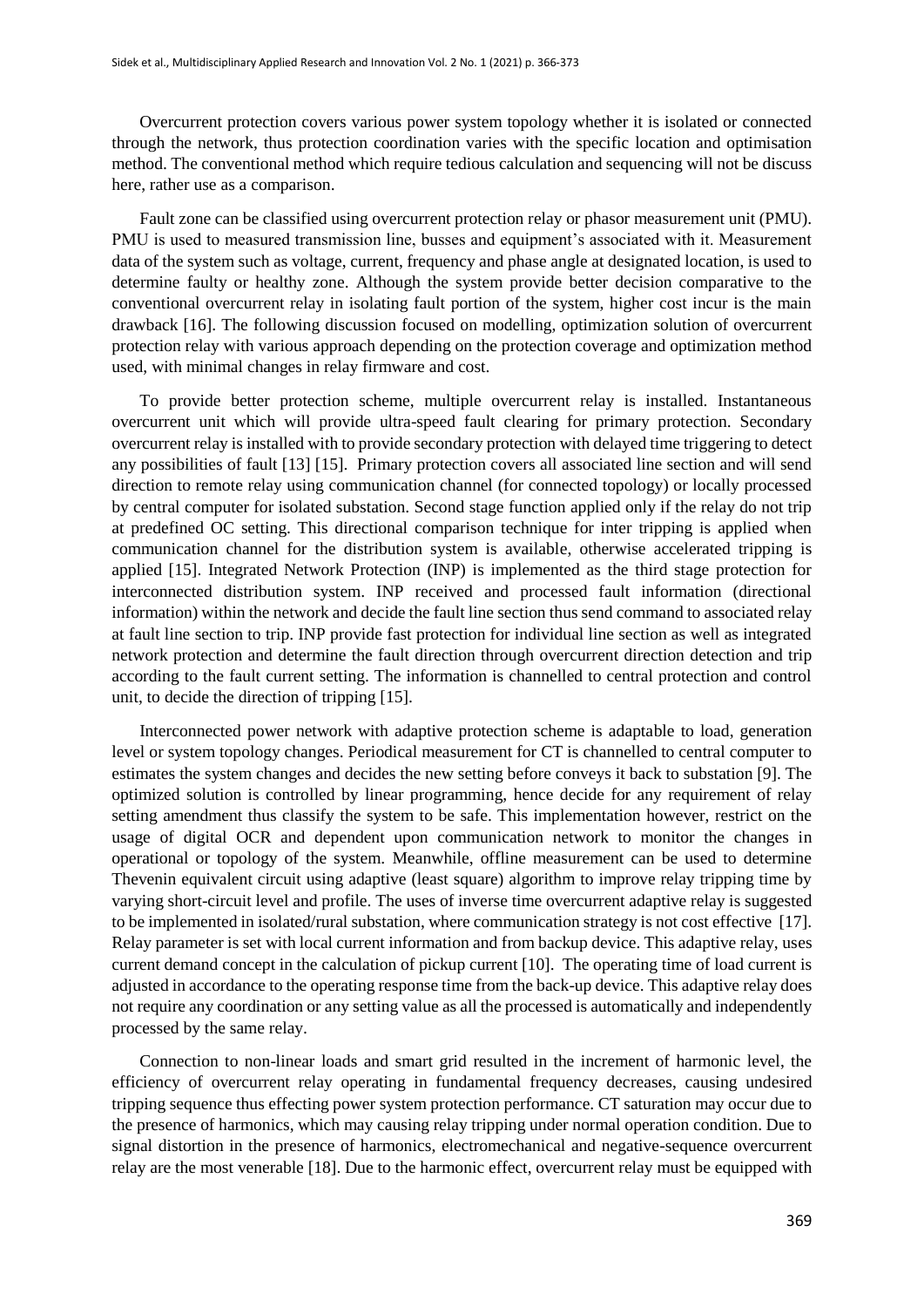filters that purify the incoming signal to the relay. The implementation of adaptive filters, power passive or active filter offers solution for eliminating harmonics thus purifying the relay operational signal.

The implementation artificial neural network (AN), fuzzy logic and naturally inspired algorithm (NIA) such as genetic algorithm (GA) evolves the coordination of optimal solution for OC protection. The implementation of evolutionary programming using GA with multi point searching algorithm increases global optimizing relay. Relay grading coordination for this implementation rely upon the system configuration, fault condition and relay setting. The optimization solution generated by the program, shows the capability of handling all OC setting optimization and monitoring the rightful coordination for all system constraints and configuration [19]. The main objective for objective function (OF) in neural network is to minimize the OC operating time. The existing GA algorithm with newly introduced parameter and OF is able to overcome miscoordination, continuous or discrete time setting multiplier (TSM) and time dial setting (TDS) [20]. For directional overcurrent relay (DOCR), ANbased optimization coordination is modelled as non-linear function of relay setting TDS and plug setting (PS). TDS unsure relay operates when Ifault  $\geq$  Ipick-up whereas PS define the pick-up current of the relay [21]. Fuzzy representation and AN implementation on modelled OC relay is used to calculate time dial setting or time multiplier setting (TDS/TMS). Fuzzy representation is based on mathematical model (linear Sachdev) whereas AN included nonlinearity feature. These combination is proven to be more efficient, flexible and produced accurate estimation time for TDS/TMS on the simulated model [22]. Optimization of overcurrent relay coordination using GA which involves transformer protection is considering current setting multiplier (CSM) as a variable. CSM is not commonly taken into consideration (low weightage in coordination), but variation of current setting due to various load current in the industry thus require specific CSM setting along with TSM for optimization. Using multiple curve fitting consideration such as very inverse (VI), moderate/normal inverse (NI) and transformer damage curve in determining accurate and fast coordination for overcurrent protection relay in single-ring power distribution system. Method of optimizing coordination (using GA fault clearence) is to minimize total relay operating time at maximum fault current. Using GA optimization method, CSM and TSM values are at nearly optimal application setting with faster relay operating time for maximum fault current in comparison with conventional method [23]. The implementation of fuzzy logic, artificial neural network and GA implementation [19] - [23] in real situation or simulation is suited by the requirement of the power system topology and improvement of specific situation.

Overcurrent protection coordination is best classified using three technique. Mathematical model of relay characteristics which has the polynomial form will determine the fitness function (representing data) by using curve fitting technique. Whereas the second classification using graph theoretical technique analyse the respective information on minimum set of breakpoints, relay setting sequence, primary or backup relay settings and line directionality of directional relay. Optimization technique is develop to eliminate the needs of relay arrangement thus setting breakpoints is no longer required. Linear programming technique develop the fundamental of optimization method, later improved by AN based and NIA, will further improve the convergence problems. This lead to eliminating miscoordination problem and minimizing the operation time of the relay thus provide more reliable and faster protection coordination [24].

The difficulty to correctly detect fault due to comparative minimum fault current values and relay adjustment, leads to the study of sensitivity improvement at negative sequence. Fault under minimum demand represent less current contribution (high sensitivity is required) meanwhile adjustment of relay starting current is set using load current maximum value (require longer operation time for primary and back-up protection). Non alignment of both parameters, impaired the sensitivity and back-up operating time in overcurrent protection. The dynamic adjustment (OC adaptive relay) to pick up current will justify the operational state whether it operates in fault or normal condition. The adjustment requires communication strategy which modify relay setting through substation central computer [1]. The implementation of constant back-up time delay applied to simulation and lab test, is to calculate time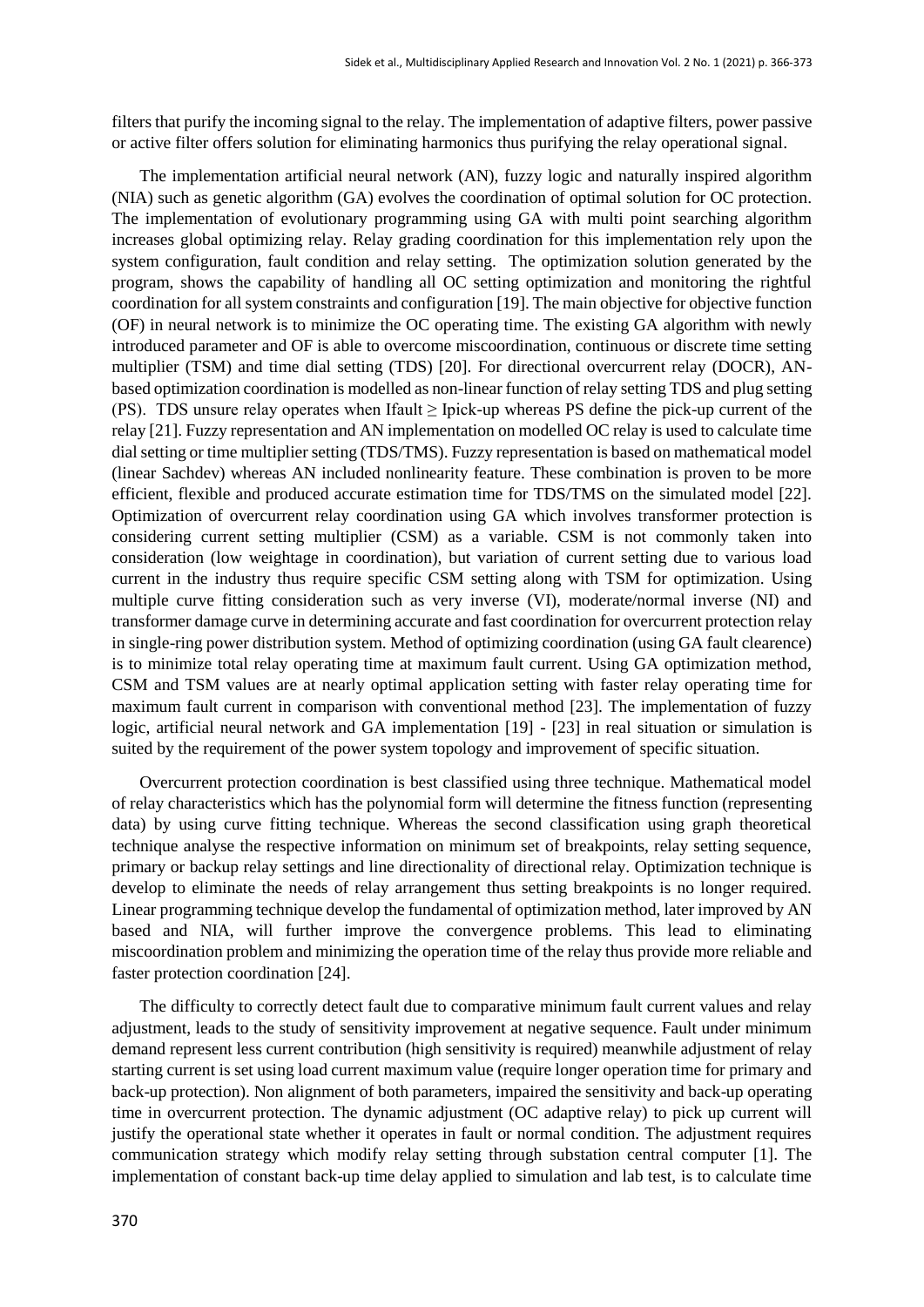element function for coordination process during current fault. The new time element function of overcurrent relay is proposed to overcome the limitation of sensitivity and high back-up times for minimum fault current thus enhanced overcurrent coordination system. To obtain analytical expression for dynamic equation of overcurrent relay, the time curve of primary device is required. The algorithm developed time overcurrent relay that are independent to the magnitude fault current thus require less back-up time [2].

In radial power system, during low demand the sensitivity of the relay is reduced, resulted in higher setting of pickup current thus giving impact in fault response. Three step approach is develop by using the differential phase to phase current to set the saturation effect of CT, symmetrical component for selectivity improvement and voltage overlapping signal for protection awareness improvement in radial distribution system [25]. Pickup current detect the fault condition and determine the time of operation of overcurrent relay. Function of fault detection and calculation of time operation should be separated as discriminating fault and overload condition is hardly obtain by pickup current alone.

By using breakpoints the number of variables and inequalities is reduced thus provide the optimal solution by avoiding inequality conflict in OC coordination. The removal of these conflicts is made possible by providing the starting point of coordination. Break point optimal method is more effective in larger network which reduces the number of constraints and effectively improve CPU time. Adaptive off peak loading is introduced to solve lagging in OCR activation time due to insufficient current during off-peak period. The existing communication between remote terminal unit (RTU) to intelligent electronic device (IED) in SCADA system can be used to adjust the protective relay setting during peak and off-peak condition for optimal protection [26]. Adjustment of time and current setting is adapted by using polynomial equation or mixed integer non-linear programming problem (MINLP), applied according to type of relay being used. Coordination of CSM and TSM during peak and off-peak loads is essential to develop the adaptive protection. The protective relay coordination is highly dependent on the variable pick-up setting which can be linear, nonlinear or mixed integer non-linear problem. Optimal relay setting during peak and off-peak loadings is represented in different values if CSM and TSM which generated by GA algorithm, later selected by SCADA system for adaptive protection [4].

### **4. Conclusion**

Overcurrent protection system rely upon current to decide any fault location. Primary function of OC relay is to isolate fault from cascading through the network thus protecting the system as a whole. The recent study of OC protection focus on the optimisation solution (algorithm) for various power system topology to improve the sensitivity during peak and off-peak demand. Whether coordination of isolating fault occurs in interconnected or isolated system the setting adjustment require effective and adaptable algorithm according to load condition or system connectivity. The conventional method provide the fundamental guideline for engineers in order to sequence the coordination during fault. With complexity of existing system due to introduction of new system and equipment further increase the complexity of the coordination thus effected the sensitivity of OC protection. With the assistance of AN, GA and hybrid algorithm, the coordination is becoming more efficient, faster, adaptable and manageable thus increasing the sensitivity of the power system.

## **Acknowledgement**

The authors would also like to thank the Centre for Diploma Studies, Universiti Tun Hussein Onn Malaysia for its support.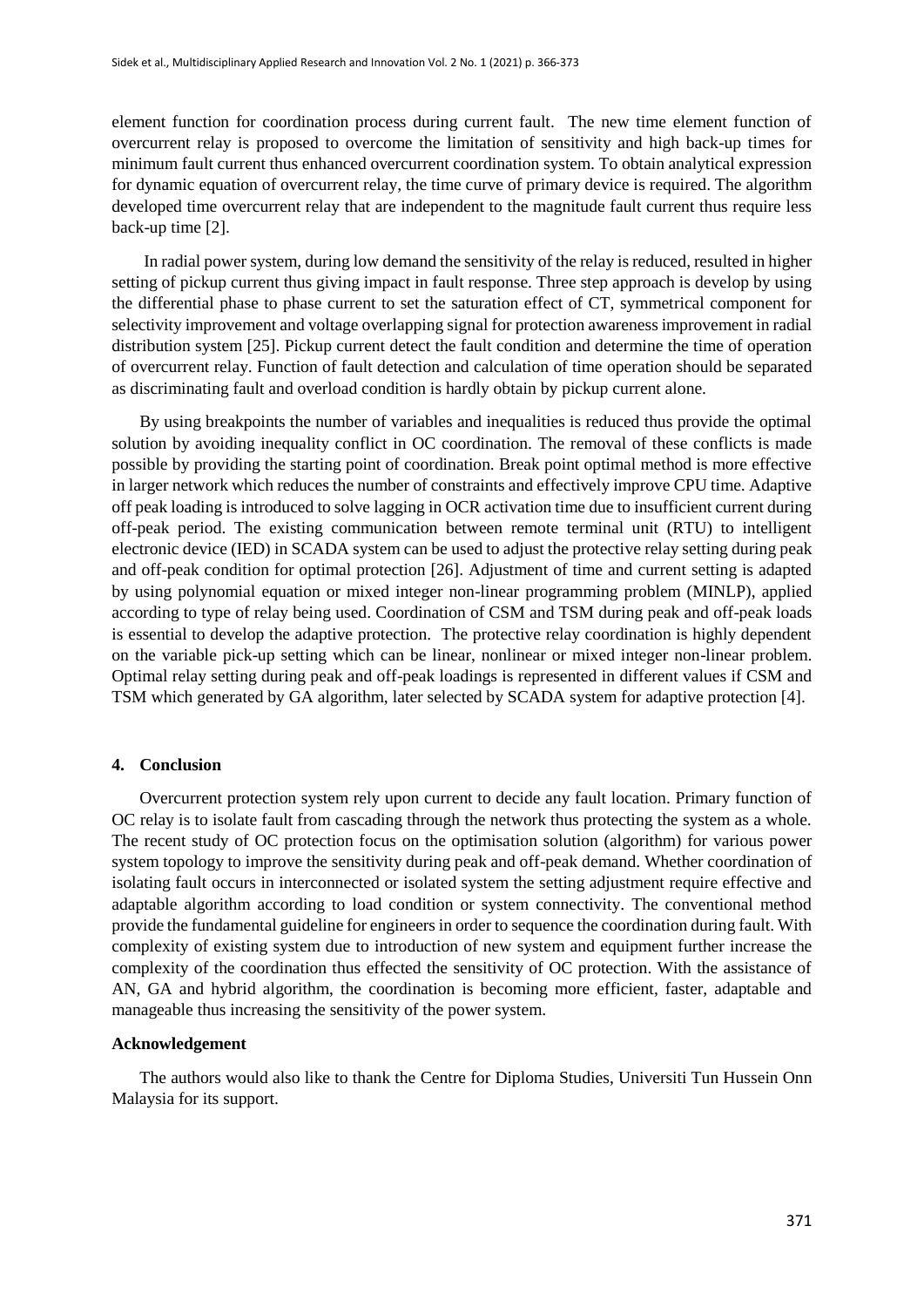#### **References**

- [1] A. C. Enriquez and E. V. Martinez, "Sensitivity improvement of time overcurrent relays," *Electric Power Systems Research,* vol. 77, p. 119–124, 2007.
- [2] A. C. Enriquez and E. V. Martinez, "Enhanced time overcurrent coordination," *Electric Power Systems Research,* vol. 76, p. 457–465, 2006.
- [3] A. Elneweihi, E. S. III and M. Feltis, "Negative-sequence overcurrent element application and coordination in distribution protection, in: ,," in *IEEE Power Engineering Society*, Seattle,WA, 1992.
- [4] C.-R. Chen and C.-H. Lee, "Adaptive overcurrent relay coordination for off-peak loading in interconnected power system," *Electrical Power and Energy Systems,* vol. 63, p. 140–144, 2014.
- [5] K. Shah, E. Detjen and A. Phadke, "Feasibility of adaptive distribution protection system using computer overcurrent relaying concept," *IEEE Trans. Ind. Appl.,* vol. 24, no. 5, p. 792–797, 1988.
- [6] M. Sachdev, T. Sidhu and B. Chattopadhyay, "Design and evaluation of an adaptive protection system for a distribution network," in *Cigr´e Paper*, Paris, 1995.
- [7] J. Eisman, G. Gomez and J. Torres, "Applied adaptive protection practices based on data transmission between relays," in *Cigr´e Paper*, Paris, 1995.
- [8] V. Bapeswara and K. Sankara, "Computer-aided coordination of directional relays: determination of break points," *IEEE Trans. Power Deliv.,* vol. 3, no. 2, pp. 545-548, 1988.
- [9] A. Abdelaziz, H. Talaat, A. Nosseir and A. A. Hajjar, "An adaptive protection scheme for optimal coordination of overcurrent relays," *Electric Power Systems Research,* vol. 61, pp. 1-9, 2002.
- [10] A. C. Enriqueza, E. Vazquez-Martineza and H. J. Altuve-Ferrer, "Time overcurrent adaptive relay," *Electrical Power and Energy Systems,* vol. 25, pp. 841-847, 2003.
- [11] IEEE, ANSI/IEEE Standard 141 IEEE recommended practice for electric power distribution for industrial plants., 1986.
- [12] IEEE, IEEE Standard C37.113 Guide for protective relay applications to transmission lines, 1999.
- [13] C. H. Griffin and J. W. Pope, "Generator ground fault protection using overcurrent, overvoltage and undervoltage relays," *IEEE Transactions on Power Apparatus and Systems,* Vols. PAS-101, no. 12, 1982.
- [14] R. Taylor, "Transmission Line Applications of Directional Ground Overcurrent Relays," in *Texas A&M Conference*, 2011.
- [15] Z. Bo, J. He, X. Dong, B. Caunce and A. Klimek, "Overcurrent Relay based Integrated Protection Scheme for Distribution Systems," in *International Conference on Power System Technology*, 2006.
- [16] A. Saran, "Comparison between Overcurrent Relay and Developed PMU Based Protection," in *IEEE*, 2013.
- [17] A. Rahmati, M. A. Dimassi, R. Adhami and D. Bumblauskas, "An Overcurrent Protection Relay Based on Local Measurements," *IEEE Transaction on Industry Applications ,* vol. 51, no. 3, pp. 2081-2085, 2015.
- [18] A. Abu-Siada, H. Tin, M. A. S. Masoum and Y. Qian, "Improving the Performance of Smart Grid Over-Current Protection Relays," *IEEE,* 2011.
- [19] C. So and K. Li, "Overcurrent relay coordination by evolutionary programming," *Electric Power Systems Research,* vol. 53, p. 83–90, 2000.
- [20] F. Razavi, H. A. Abyaneha, M. Al-Dabbagh, R. Mohammadia and H. Torkaman, "A new comprehensive genetic algorithm method for optimal overcurrent relays coordination," *Electric Power Systems Research,* vol. 78, p. 713–720, 2008.
- [21] R. Thangaraj, M. Pant and K. Deep, "Optimal coordination of over-current relays using modified differential evolution algorithms," *Engineering Applications of Artificial Intelligence,* vol. 23, p. 820–829, 2010.